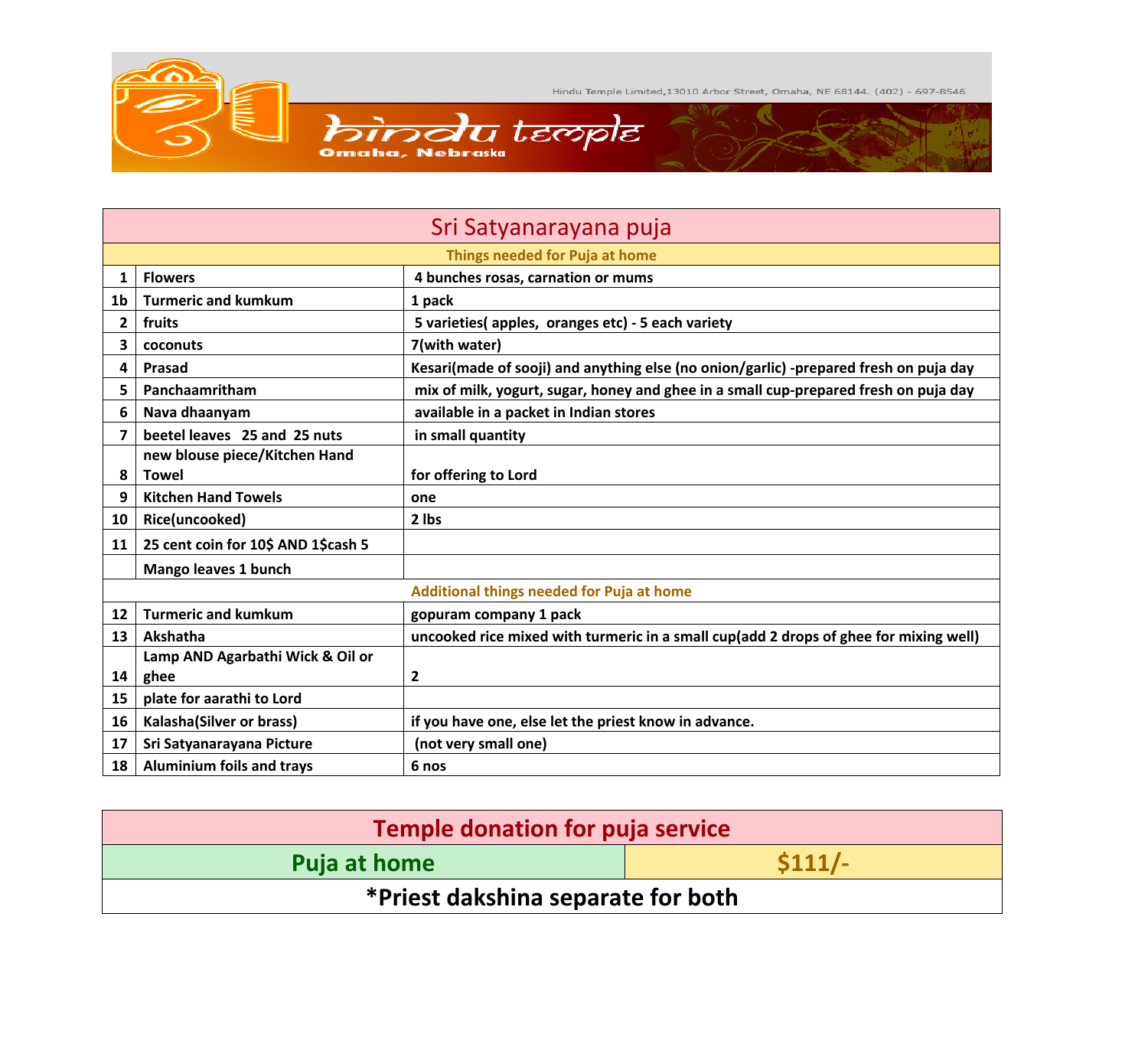

## **Arrangement for Sri Satyanarayana puja**





- **1. Keep a puja stool on to the east wall and arrange puja samagri on right or left side.**
- **2. in a plate with 4 Bowl arrange Turmeric, kumkum, Sandal Powder and Akshatha (uncooked rice mixed with turmeric in a small cup)(add 2 drops of ghee for mixing well)**
- **3. arrange all fruits in a plate or foils trays.**
- **4. Cut all Flowers and arrange in a plate or foils trays**
- **5. mix Panchaamritham with milk, yogurt, sugar, honey and ghee in a small cup-prepared fresh on puja day**
- **6. arrange 4 Lamp with cotton Wick & Oil or ghee.**
- **7. Before starting the Pooja the host couple should wear dresses suitable and appropriate for the Pooja as per the family tradition. Typically the husband should wear Indian silk Dhoti and the silk kurta or regular Kurta Pajama. Wife of the host should wear a sari or salwar kamiz dupatta etc**